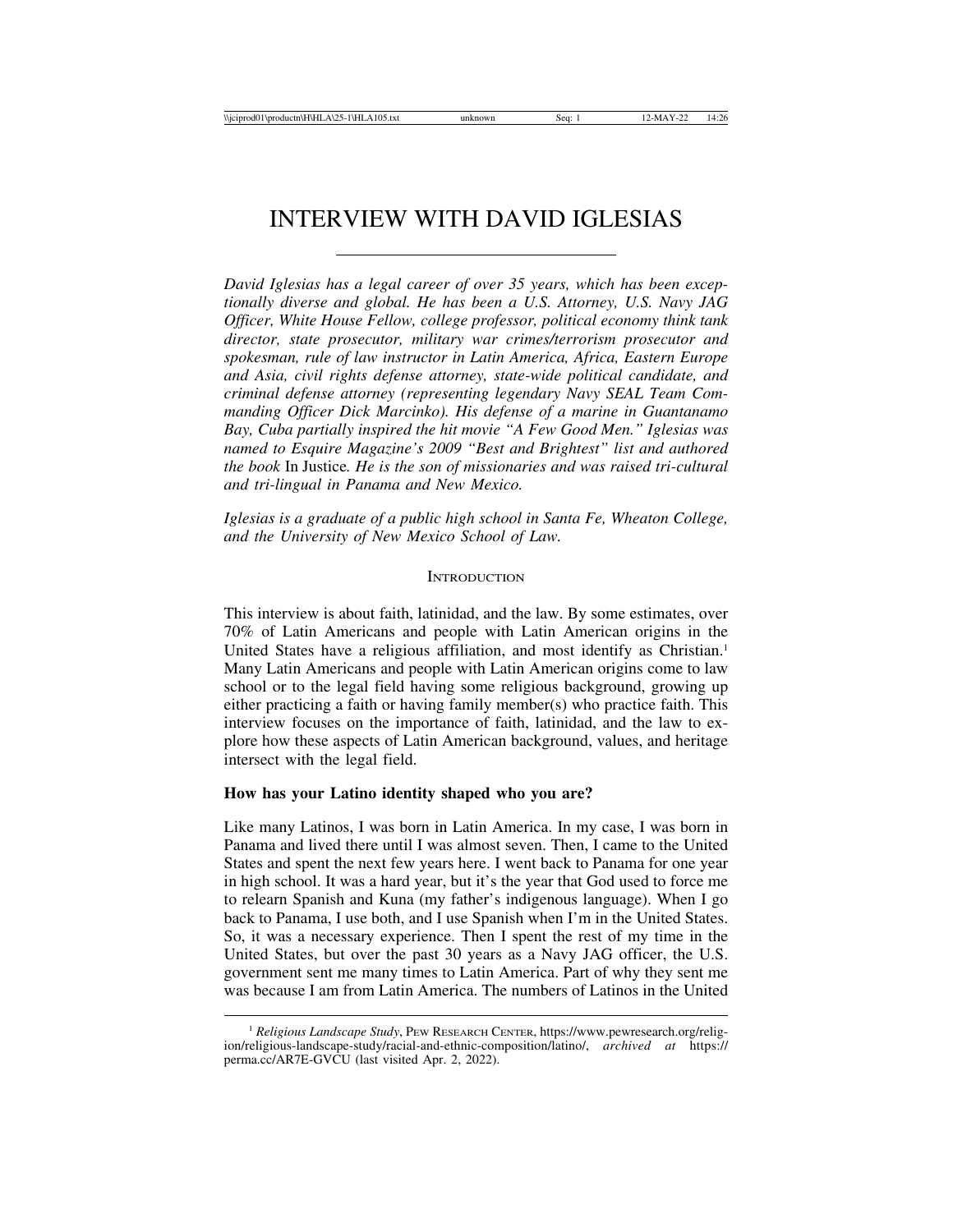States are exploding, and I am very happy that God gave me the background that I have.

## **How has your faith shaped how you view your latinidad?**

Well, many Latinos are religious. The best-known symbol in Latin America is *La Virgen de Guadalupe*, which goes way back to the early days of the Spanish conquest of Mexico. That one symbol has been voted the most potent Latin American symbol, and the cool thing about that is she's not the Maria of northern Europe. She is a brown-skinned, dark-eyed, *morena* from Mexico. The guy who discovered this image was Don Juan, an Aztec gentleman who found it and showed it to the priest and, of course, the priest wanted to know where he got it from. You can't escape the presence of the church, originally the Roman Catholic Church, but more recently, the Pentecostal churches, the charismatic churches, and the evangelical churches are booming.

I took a study group to Colombia years ago and met with a pastor there. He said, "We are worried about you in America. You're losing your faith. We're praying for you." He said he did and saw unspeakable things as a guerrilla when he got radically saved—met the Jesus of history. And it changed his life. When I hear somebody like that saying that Americans are losing their faith, it's a sobering moment. The church is exploding, and there has always been a base of the Christian church in Latin America.

## **How has your faith shaped your legal work?**

Look at the number of times that the word "justice" is found in the Old Testament of the Bible; when I searched for derivatives of the word "justice"—like "justly" and "just"—there were over 300 instances. So, we serve a God that is concerned about justice. Micah 6:8 asks what God requires of us. Well, to love justice. Scripture tells us that justice is important to God.

So, I went in the criminal justice world—I defended and prosecuted people. And we don't have a perfect system. But in every case I ever handled either as a prosecutor or as defense counsel—what I wanted was a just outcome. Sometimes a just outcome was not prosecuting someone, which got me in some trouble with the Justice Department when I didn't prosecute any voter fraud cases because I couldn't prove any. That was a just outcome. And sometimes, the just outcome is getting the best deal possible for your client, because he or she is guilty, the government can prove the case, and you just work for the best possible deal. So, justice permeates every iota of the legal world, and the criminal justice world in particular.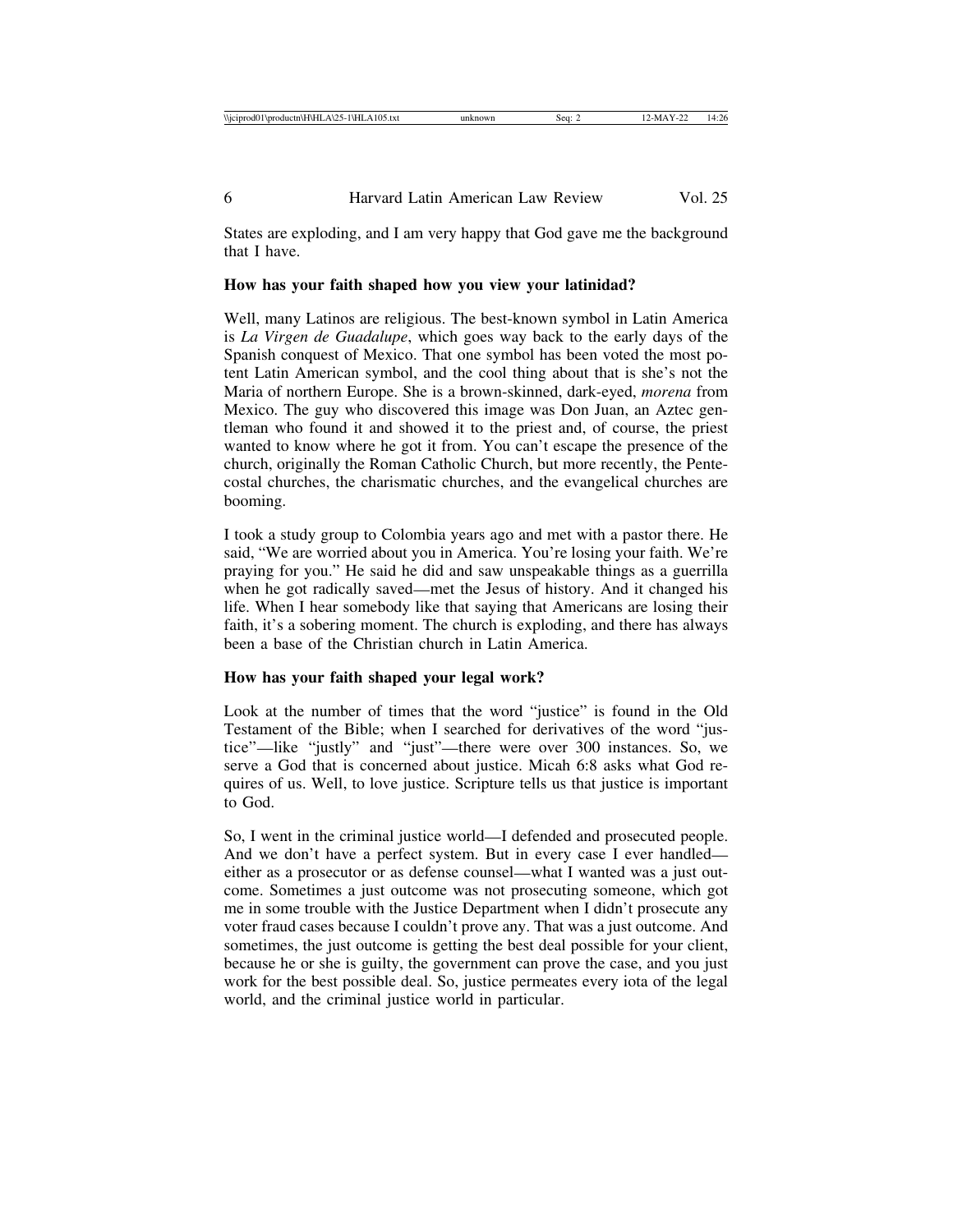# **Was there a point in your career where your view of justice, and the law, changed? Was it ever challenged?**

I grew up in the church because my parents were missionaries—my dad was a missionary to his own people in Panama. For me, justice was always an amorphous concept, because you hear about it a little bit in church, but it's not something that you hear a lot about. I guess my wake-up call was as a young Navy JAG officer, assigned to defend sailors and marines accused of crimes. It made me realize that this job I have is a serious job, and I have to take it seriously. I have to seek the best possible just outcome. And again, sometimes it meant pleading out, and sometimes it meant fighting the charges and hoping that the trier of fact would make the right decision.

While in the military, my view of justice went from amorphous to realworld. I had to do my best to be fully prepared in representing each client. I realized that if I didn't do my job correctly, a young marine might serve time for a crime they didn't commit. If I don't mitigate and call witnesses, they could do even more time. It was a wake-up call for me. I realized that there are many different areas of law you can practice, but the area of criminal justice is where the rubber meets the road. And you really have to wrestle with concepts of justice.

## **Have you found that your latinidad has also shaped your legal work?**

Well, yes. Particularly in New Mexico because New Mexico became the second majority-minority state after Hawaii. But the bar does not reflect the population—the bar is primarily Anglo. When I was trying cases in New Mexico, in a little two-horse town, I was moved when a *viejito* came up to me after to say, "Thank you for representing our people. Thank you for being a lawyer." It was moving because I didn't know this guy. He was a complete stranger. And he was affirming who I am. That's powerful, and that happened several times.

When you stand up there and you're overtly Latino or Hispanic, looking like I do, people immediately profile you—not always in a negative sense. And one of the things that they want to know is "does this guy know what he's doing?" By the end of the trial, the answer should be yes. Plus, I never went alone. I always had a partner. There is a passage in Proverbs that says two are stronger than one. When you try cases, you should have at least one cocounsel.

## **What do you think are the biggest challenges that Latinos face as they enter the legal or the political space?**

I think the biggest hurdle is the presumptions. Is this person here legally is question number one. People might also presume that you're not really qualified—that the only reason you got into law school was because of your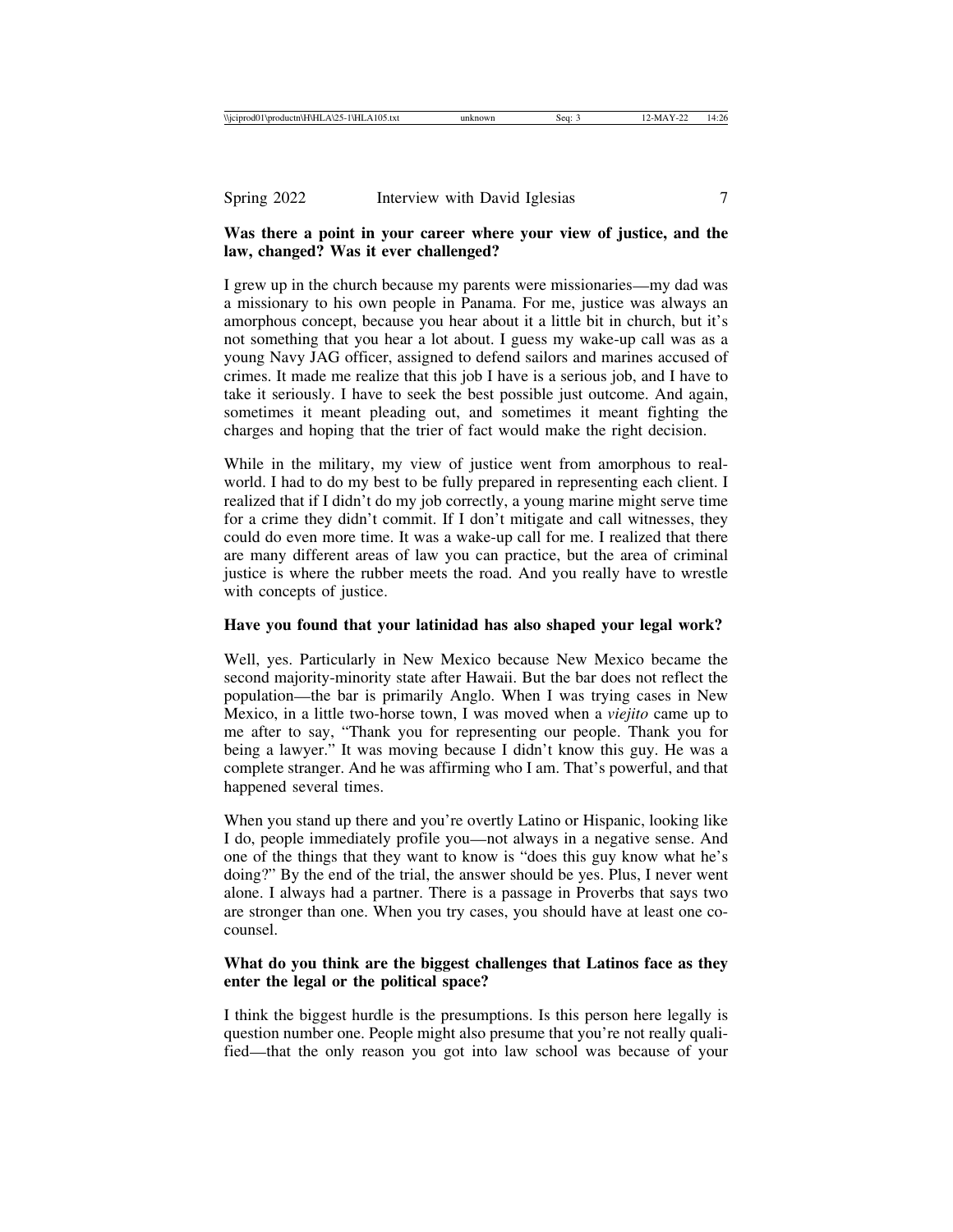ethnicity. You have to prove yourself. As a college student, I had friends of mine say things like "well, the only reason you got into Wheaton was because of your last name." I would say, "Well, is that why I got a higher grade in this class than you did?" You always have to have a soft answer at the ready because people do make dumb assumptions.

Another presumption is that you're only interested in immigration. Some are, but I never practiced civil immigration law—and I practiced 30 years. I did military law, criminal law, and insurance defense work. Latinos go into every considerable area of the law.

## **Do you think that faith can be an asset as students enter the legal or political fields? Or is it an obstacle?**

That's a difficult question to answer. I think you can assume most Latino clients probably have some religious background, because over 70% were raised Christian. I think praying with your clients—if they allow that—is a great idea to let them know that you share a common faith.

In the political field, people may make crazy assumptions because we're so politically divided right now. I think people now view the word "evangelical" as the "E word," and they assume that it always has a political application. Coming from me who received two appointments and ran for office, some might find it funny to hear me say that I really like the original use of the word "evangelical". I'm not very sanguine about how it's been politicized. It's been politicized and marginalized. I don't like that because the word originally means "sharing of the good news of Jesus Christ" and the news that He loves you. That's really what it was meant to be, but it has been changed over the past 30 years. And not all those changes have been good. So, I shared some of these concerns with a former Bush speechwriter when I was in Washington years ago. I said, "Is there a better term?" He said, "I can't think of a better term." He said, "maybe Christ follower." The original meaning of "evangelical" is beautiful, but what it has become is not. So, I think you have to explain what you mean by an "evangelical Christian" because people will make a lot of negative assumptions.

## **Could you speak a little bit about how faith, values, and heritage have a space in the legal field, and why these topics are important to think about?**

The Rule of Law is based on biblical notions of justice. God cares about order and about the law. He cares about justice. He cares about all those things that eventually became a secular legal concept. So, to try to remove the Christian legal concepts from our legal system is impossible. It is like trying to remove the foundation of a building while the building is still there. It is just not possible. But I think Christians need to be winsome about it. Christians need to patiently explain that our legal system is based on Judeo